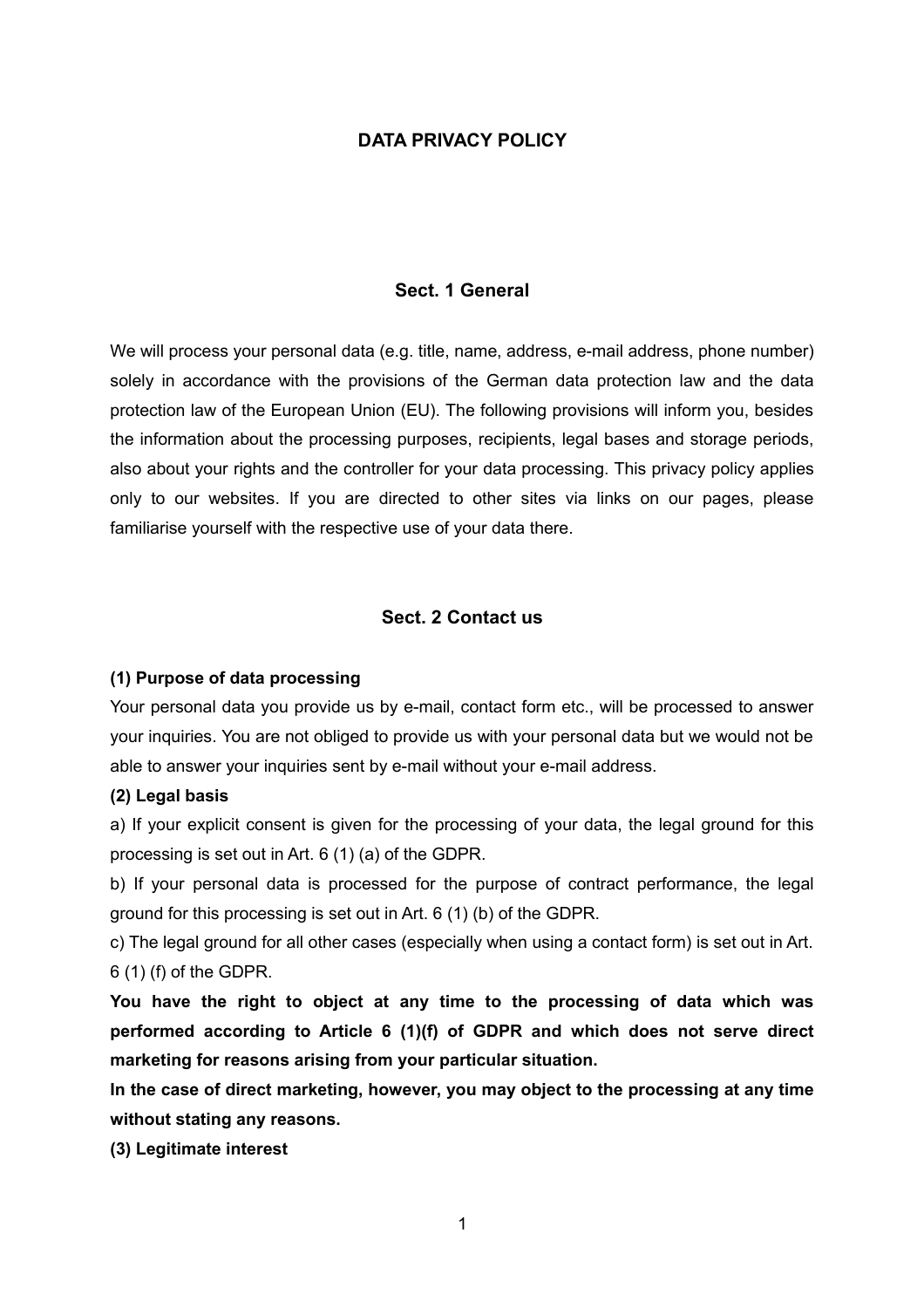Our legitimate interest in data processing is to communicate with you in a timely manner and to answer your queries cost-effectively. If you provide us with your address, we reserve the right to use it for direct postal marketing. You can protect your interest in data protection by transferring of data efficiently (e.g. using a pseudonym).

## **(4) Recipient categories**

Provider of hosting, service provider for direct marketing

### **(5) Duration of storage**

Your data will be deleted if it can be inferred from the circumstances that your queries or questions have been completely clarified.

However, if a contract is concluded, the data required by commercial and tax law will be retained by us for the periods as required by law, i.g. generally for ten years (cf. § 257 HGB, § 147 AO).

## **(6) Right of revocation**

You have the right to revoke your consent for processing at any time in compliance with your consent.

# **Sect. 3 Comments**

## **(1) Purpose of data processing**

Adding comments is possible. Your personal data (e.g. name/pseudonym, email address, website) collected in this scope will be solely processed for the purpose of publishing your comments.

## **(2) Legal basis**

The legal basis for such processing is set out in Article 6 (1) (f) of the GDPR.

## **(3) Legitimate interest**

Our legitimate interest is the public exchange of user opinions on specific topics and products. The publication serves, among other things, the purpose of transparency and opinion-forming. Your interest in data protection is preserved, as you can publish your comment under a pseudonym.

## **(4) Duration of storage**

There is no provision for a certain storage period. You may request the deletion of your comment at any time.

## **(5) Right of objection**

**You have the right to object at any time to the processing of data which was performed according to Article 6 (1)(f) of GDPR and which does not serve direct marketing for reasons arising from your particular situation.**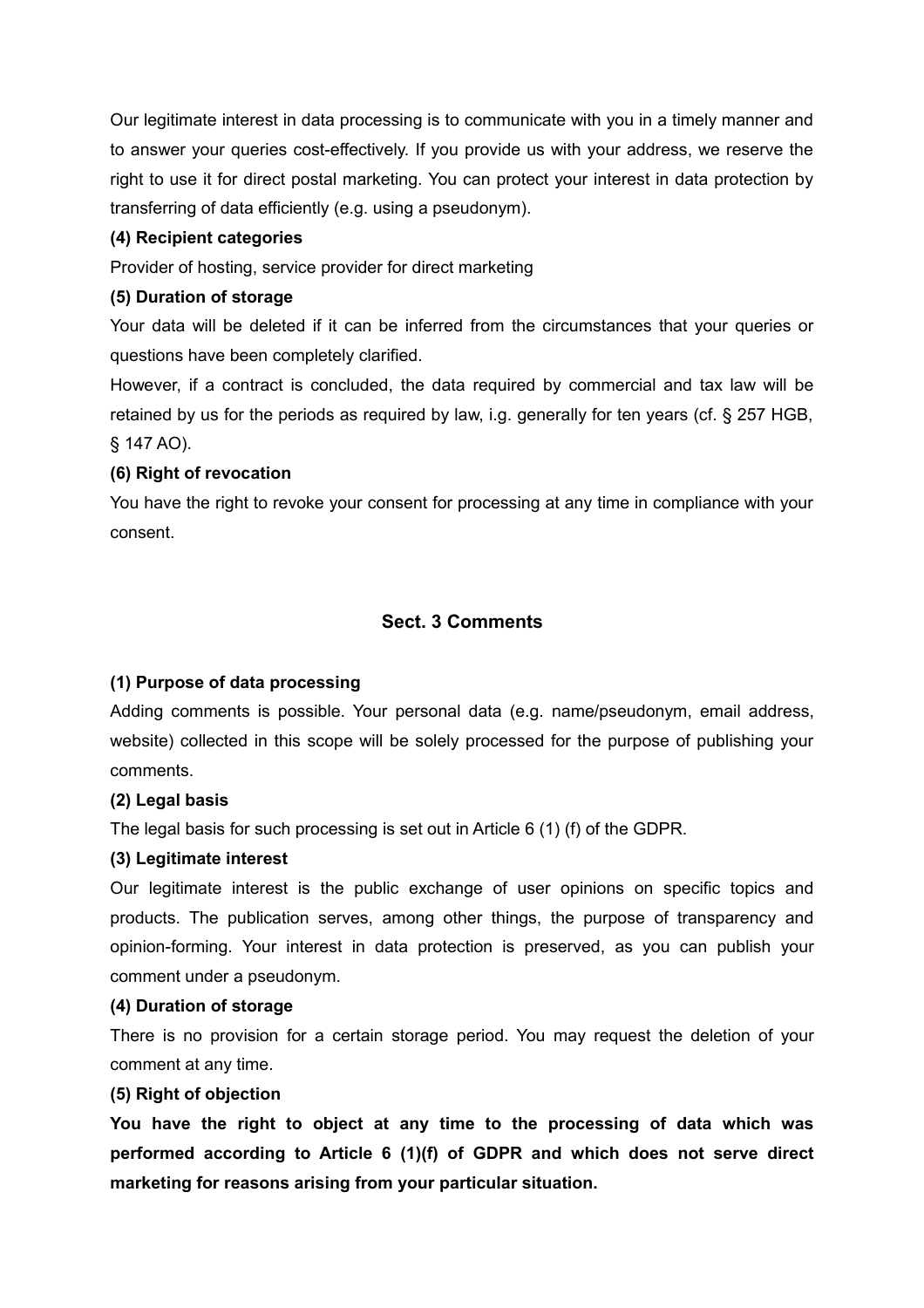**In the case of direct marketing, however, you may object to the processing at any time without stating any reasons.**

### **Sect. 4 More information**

a.) Sicherstellung des Kaufprozessesb.) Sicherstellung des Serverbetriebsc.) Nutzererfahrungd.) Sicherheit der Kundendaten

## **Sect. 5 Information about cookies**

### **(1) Purpose of data processing**

This website uses technically necessary cookies. These are small text files that are stored in or by your Internet browser on your computer system.

#### **(2) Legal basis**

The legal basis for such processing is set out in Article 6 (1) (f) of the GDPR.

#### **(3) Legitimate interest**

Our legitimate interest is the functionality of our website. The user data collected by technically necessary cookies are not used to create user profiles. This preserves your interest in data protection.

#### **(4) Duration of storage**

The technically necessary cookies are usually deleted when the browser is closed. Persistent cookies have different validity period from a few minutes to several years.

### **(5) Right of objection**

**If you do not wish these cookies to be stored, please deactivate the use of cookies in your Internet browser. However, this may cause a functional limitation of our website. You can also delete persistent cookies at any time by changing your browser settings.**

## **Sect. 6 Social plugins**

(1) We use social plugins from facebook.com, operated by Facebook Inc., 1601 S. California Ave, Palo Alto, CA 94304, USA. The plugins can be recognised by the Facebook logo or the addition of "*Facebook social plugin*". If you click on the "*Like*" button or enter a comment, the corresponding information is sent directly from your browser to Facebook and stored there.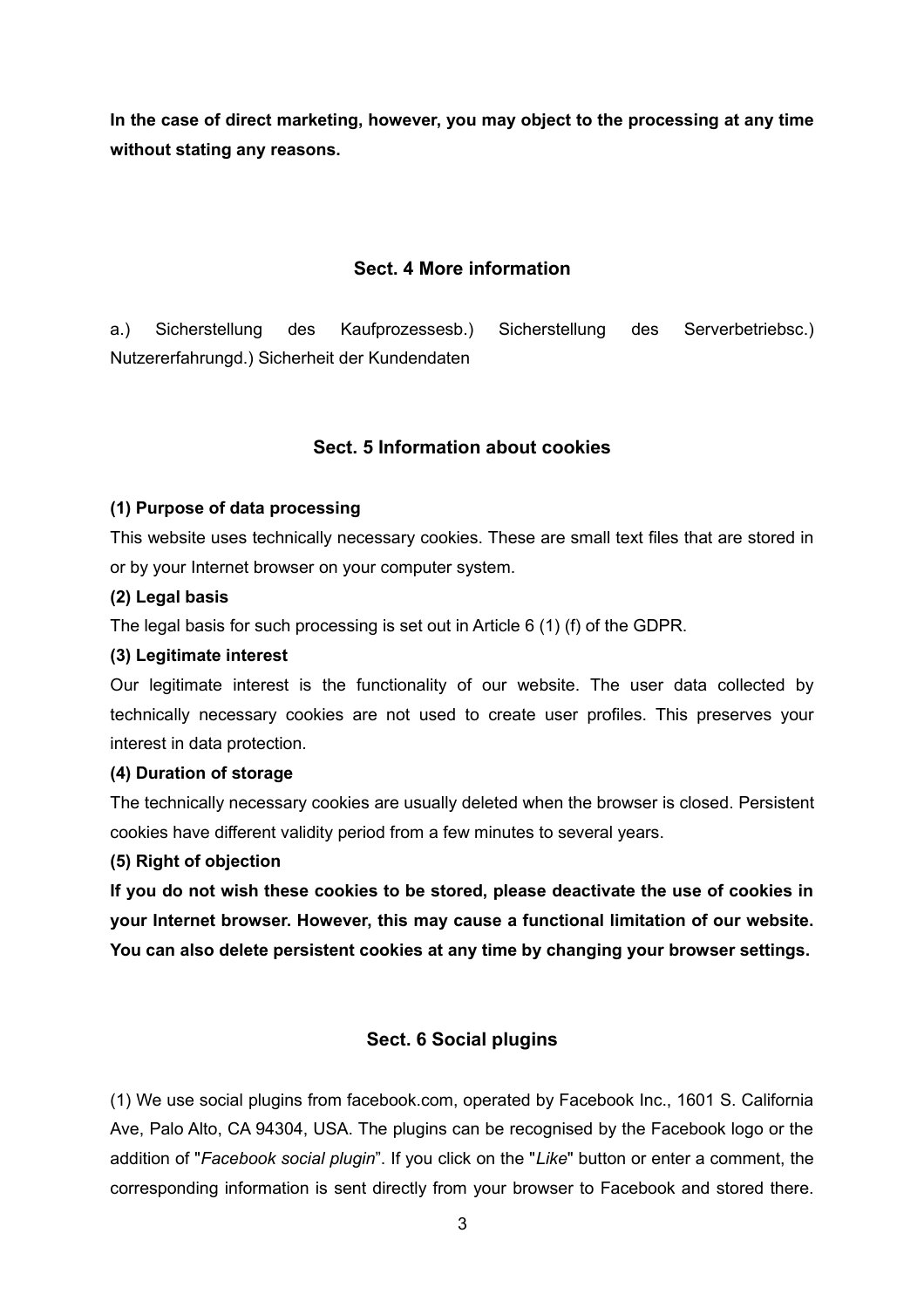Details on the handling of your personal data by Facebook and your relevant rights can be found in the privacy policy: [Facebook.](http://www.facebook.com/policy.php) If you do not want Facebook to collect information about you via our web pages, you should log out of Facebook before you visit our website. You can prevent the storing of Facebook plugins also with add-ons for your browser completely, e.g. with the "Facebook blocker" (Facebook).

(2) In connection with Twitter and the Re-Tweet functions, we use the so-called "*social plugins*" from twitter.com, operated by Twitter Inc. 795 Folsom St., Suite 600, San Francisco, CA 94107, USA. The plugins are marked with a Twitter logo such as the blue "Twitter bird". If you use the Re-Tweet functions, the web pages you visit will be disclosed to third parties and linked to your Twitter account. For details on the use of your data by Twitter as well as on your rights and setting options to protect your personal data, please see the privacy policy: [Twitter.](http://twitter.com/privacy) If you do not like the fact that Twitter directly assigns the data collected over our web appearance to your Twitter account you must out-log on Twitter before your visit of our website. You can prevent the storing of Twitter plugins also with add-ons for your browser completely, e.g. with the script blocker (NoScript).

(3) On our website we use so-called "*social plugins*" of the social network Google+, which is operated by Google Inc., 1600 Amphitheatre Parkway, Mountain View, CA 94043, the USA ("*Google*"). The plugins are recognizable e.g. on buttons with the indication "*+1*" on white or colored background. An overview of Google plugins and their appearance you find [here.](https://developers.google.com/+/plugins) If you call a side of our web appearance, which such plugin contain, your browser develops a direct connection to the servers of Google. Contents of the plugins are conveyed by Google directly to your browser and merged into the side. By the integration Google receives the information that your browser called the appropriate side of our web appearance, even if you possess no profile with Google+ or are not logged in with Google+. This information (including your IP-address) is conveyed by your browser directly to a server of Google into the USA and stored there. If you are logged in with Google+, Google can assign directly the visit of our website to your Google+ profile. If you interact with the plugins, for example operate the "*+1*" - button, the appropriate information will be conveyed directly to a server by Google and stored there. In addition the information is published on Google+ and is shown to your contacts on Google+. Purpose and range of the data acquisition and the further processing and use of the data by Google as well as your relevant rights and attitude possibilities for the protection of your privacy you please take from the privacy statements of [Google.](http://www.google.com/intl/de/+/policy/+1button.html) If you do not like the fact that Google directly assigns the data collected over our web appearance to your profile on Google+ you must out-log on Google+ before your visit of our website with Google+. You can prevent the loading of Google plugins also with add-ons for your browser completely.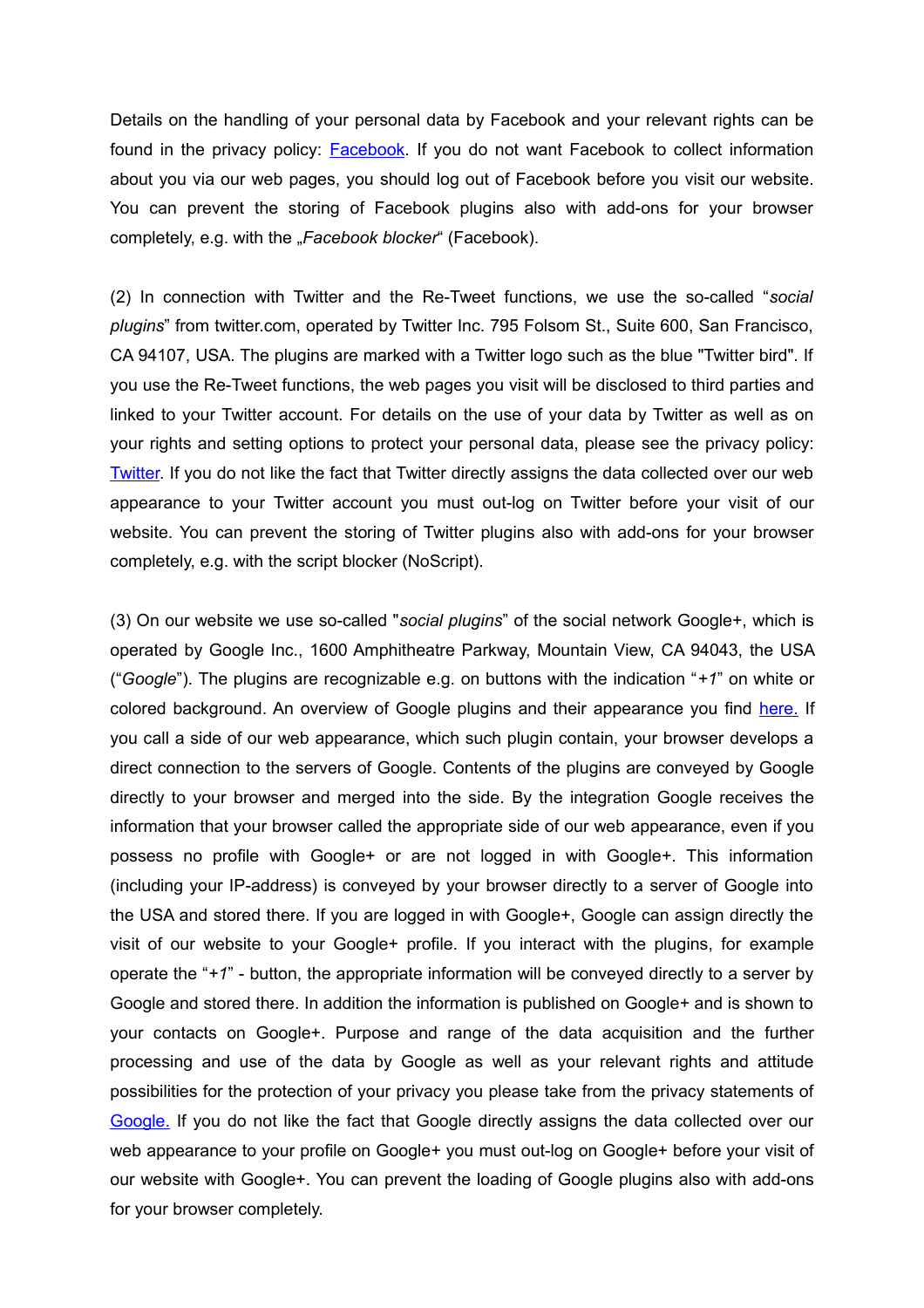### **Sect. 7 Newsletter**

### **(1) Purpose of data processing**

When registering for the newsletter, your e-mail address will be used for advertising purposes, i.e. the newsletter will inform you in particular about products from our product range. For statistical purposes we may evaluate which links are viewed in the newsletter. However, it is not recognizable for us, which concrete person has accessed the links.

You have expressly given the following consent separately or, as the case may be, in the course of the ordering process: Subscribe to the newsletter

#### **(2) Legal basis**

The legal basis for such processing is set out in Article 6 (1) (a) of the GDPR.

#### **(3) Recipient categories**

if necessary: newsletter provider

#### **(4) Duration of storage**

Your e-mail address will only be stored for the respective duration of your registration.

#### **(5) Right of revocation**

You may revoke your consent at any time with effect for the future. If you no longer wish to receive the newsletter, you may unsubscribe as follows:By a log-out link in the newsletter

## **Sect. 8 Rights of the data subject**

If your personal data is being processed, you are the 'data subject' in terms of GDPR and you have the following rights towards the controller:

### **1. Right of access by the data subject**

You may ask the controller to confirm whether your personal data is processed.

In the case of such processing, you may request the following information from the controller:

(1) the purposes of the processing of the personal data;

(2) the categories of personal data concerned;

(3) the recipients or categories of recipient to whom the personal data have been or will be disclosed;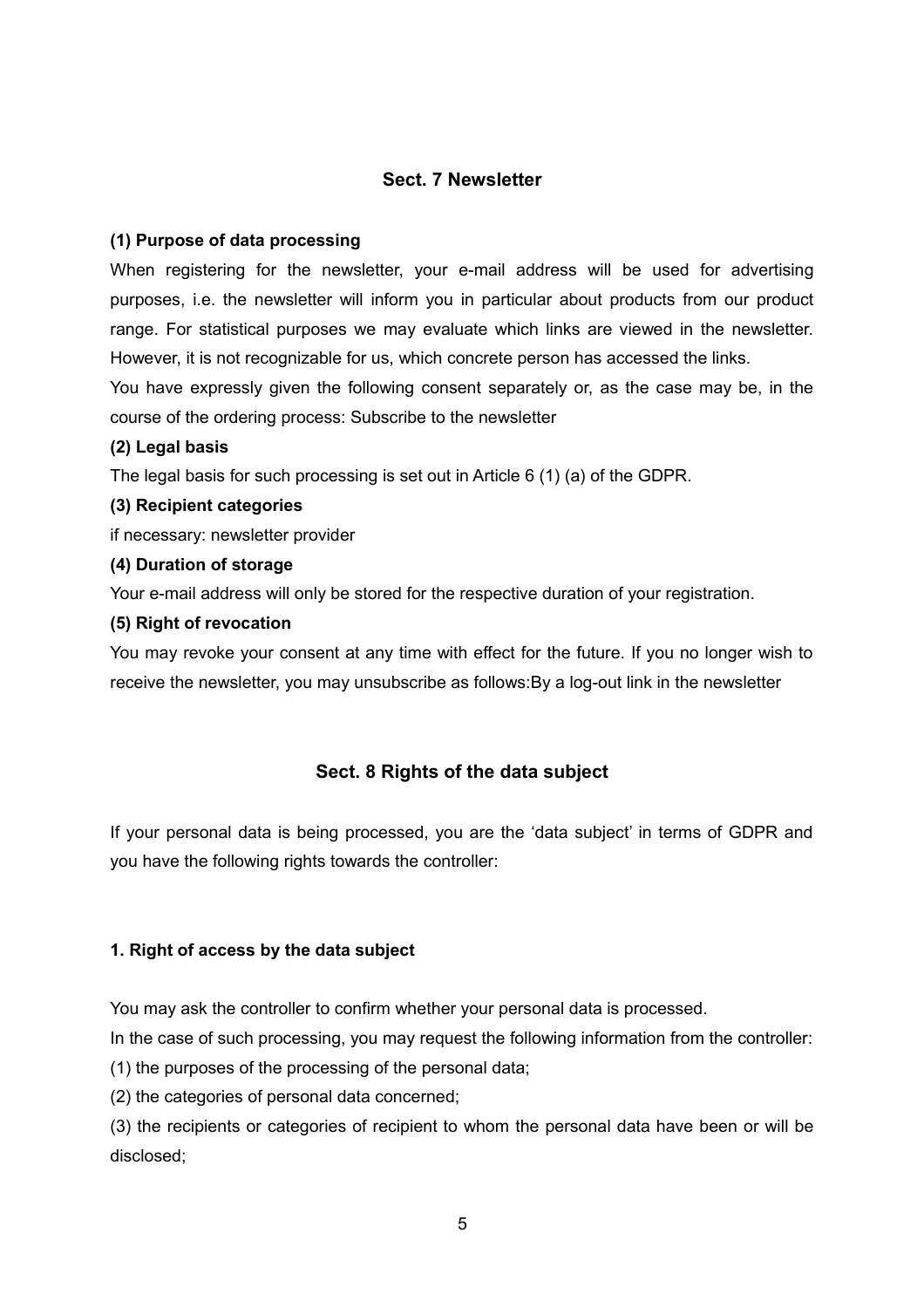(4) the estimated period of time for which the personal data will be stored, or, if not possible, the criteria used to determine that period;

(5) the right to request from the controller to rectify or erase the personal data or the right to restrict the processing of personal data concerning the data subject or to object to such processing;

(6) the right to lodge a complaint with a supervisory authority;

(7) the right to all available information on the source of the data if the personal data are not collected from the data subject;

(8) the existence of automated decision-making, including profiling in accordance with Article 22 (1) and (4) of the GDPR and - at least in these cases - meaningful information for your about the logic involved, as well as the consequences and intended effects of such processing.

As a data subject, you have the right to be informed whether the personal data concerning you are transferred to a third country or to an international organisation. In this regard, you may request to be informed of the appropriate safeguards pursuant to Article 46 GDPR relating to the transfer.

## **2. Right to rectification**

You have the right to have corrected and/or completed your personal data from the controller if your personal data processed is incorrect or incomplete. The controller has to make the correction without delay.

## **3. Right to restriction of processing**

You have the right to obtain from the controller restriction of processing where one of the following applies:

(1) if you contest the accuracy of the personal data relating to you for a period of time that enables the controller to verify the accuracy of the personal data;

(2) the processing is unlawful and you refuse to erase the personal data and request the restriction of the use of the personal data instead;

(3) the controller no longer needs the personal data for the purposes of processing, but you need them to establish, exercise or defend legal claims; or

(4) if you have lodged an objection against the processing in accordance with Art. 21 (1) GDPR and it has not yet been determined whether the legitimate reasons of the controller outweigh your grounds.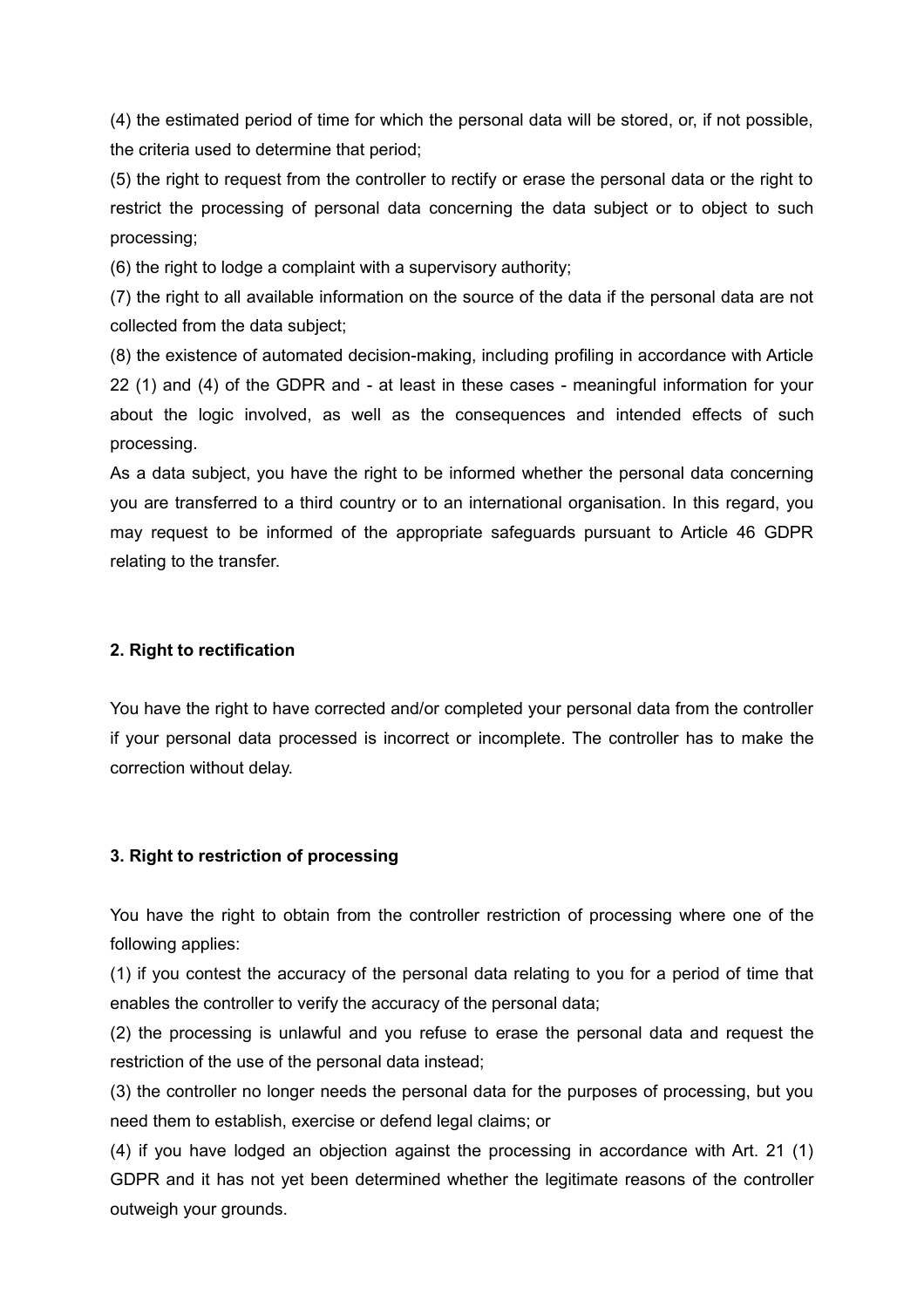Where processing of personal data relating to you has been restricted, such data may, with the exception of storage, only be processed with your consent or for the purpose of establishing, exercising or defending legal claims or for the protecting of the rights of another natural or legal person or for reasons of an important public interest of the Union or of a Member State.

If the restriction of processing has been restricted in accordance with the conditions mentioned above, you will be informed by the controller before the restriction of processing is lifted.

### **4. Right to erasure**

### a) Obligation regarding erasure

You have the right to obtain from the controller the erasure of your personal data immediately and the controller is obliged to erase this data without delay where one of the following reasons applies:

(1) the personal data are no longer necessary for the purposes for which they were collected or otherwise processed;

(2) you withdraw your consent on which the processing is based accordance to point (a) of Article 6 (1), or point (a) of Article 9 (2) GDPR and where there is no other legal ground for the processing;

(3) you submit an objection to the processing accordance to Article 21 (1) of the GDPR, and there are no legitimate reasons for the processing, or you lodge an objection against the processing accordance to Article 21 (2) of the GDPR;

(4) your personal data have been unlawfully processed;

(5) your personal data need to be erased for compliance with a legal obligation in Union or Member State law to which the controller is subject;

(6) your personal data have been collected in relation to the offer information society services referred to Article 8 (1);

## b) Obligation to inform other controllers (third parties)

If the controller has made your personal data public and is obliged to erase them accordance to Article 17 (1) of the GDPR, he has to take reasonable steps, taking into account the available technology and the cost of implementation, including technical measures, to inform the controllers who process the personal data that you, as the person concerned, have requested the erasure of any links to, or copy or replication of those personal data.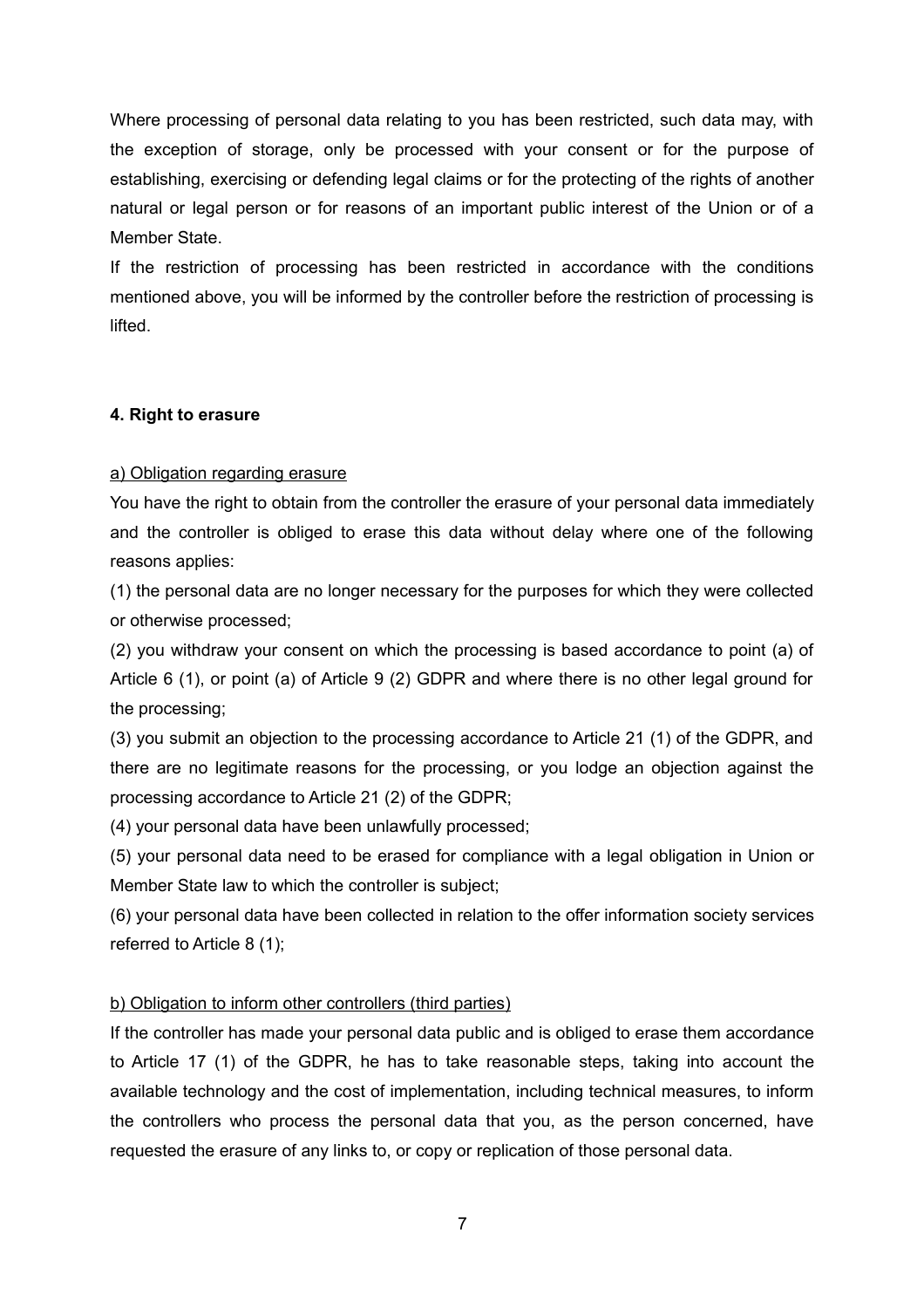c) Exceptions

The right to erasure does not apply to the extent that processing is necessary:

(1) for exercising the right of freedom of expression and information;

(2) for fulfilment of a legal obligation which requires processing by the law of the Union or of the Member States to which the controller is subject, or for the performance of a task carried out in the public interest or the exercise of official authority transferred to the controller;

(3) for reasons of public interest in the area of public health in accordance with points (h) and (i) of Article 9 (2) as well as Article 9 (3) of the GDPR;

(4) for archiving purposes in the public interest, scientific or historical research or for statistical purposes in accordance with Article 89 (1), insofar as the right referred to in paragraph 1 is likely to make it impossible or seriously impair the achievement of the objectives of such processing; or

(5) for the establishing, exercising or defending legal claims.

### **5. Notification obligation**

If you have made use of your right to correct, erase or restrict the processing of your personal data, the controller is obliged to inform all recipients to whom the personal data have been disclosed of this correction or erasure of the data or limitation of the processing, unless this proves to be impossible or involves a disproportionate effort.

You have the right to be informed of these recipients by the controller.

## **6. Right to data portability**

You have the right to receive the personal data relating to you which you have provided to the data controller, in a structured, commonly used and machine-readable format. In addition, you have the right to transmit this data to another controller without hindrance by the controller, who has been provided with the personal data, where:

(1) the processing is based on a consent in accordance with the point (a) of Article 6 (1) or point (a) of Article 9 (2) or on a contract in accordance with the point (b) of Article 6 (1); and (2) the processing is carried out using automated means.

In exercising this right, you also have the right to have your personal data are transmitted directly from one controller to another, as far as this is technically feasible. Freedoms and rights of other persons may not be affected thereby.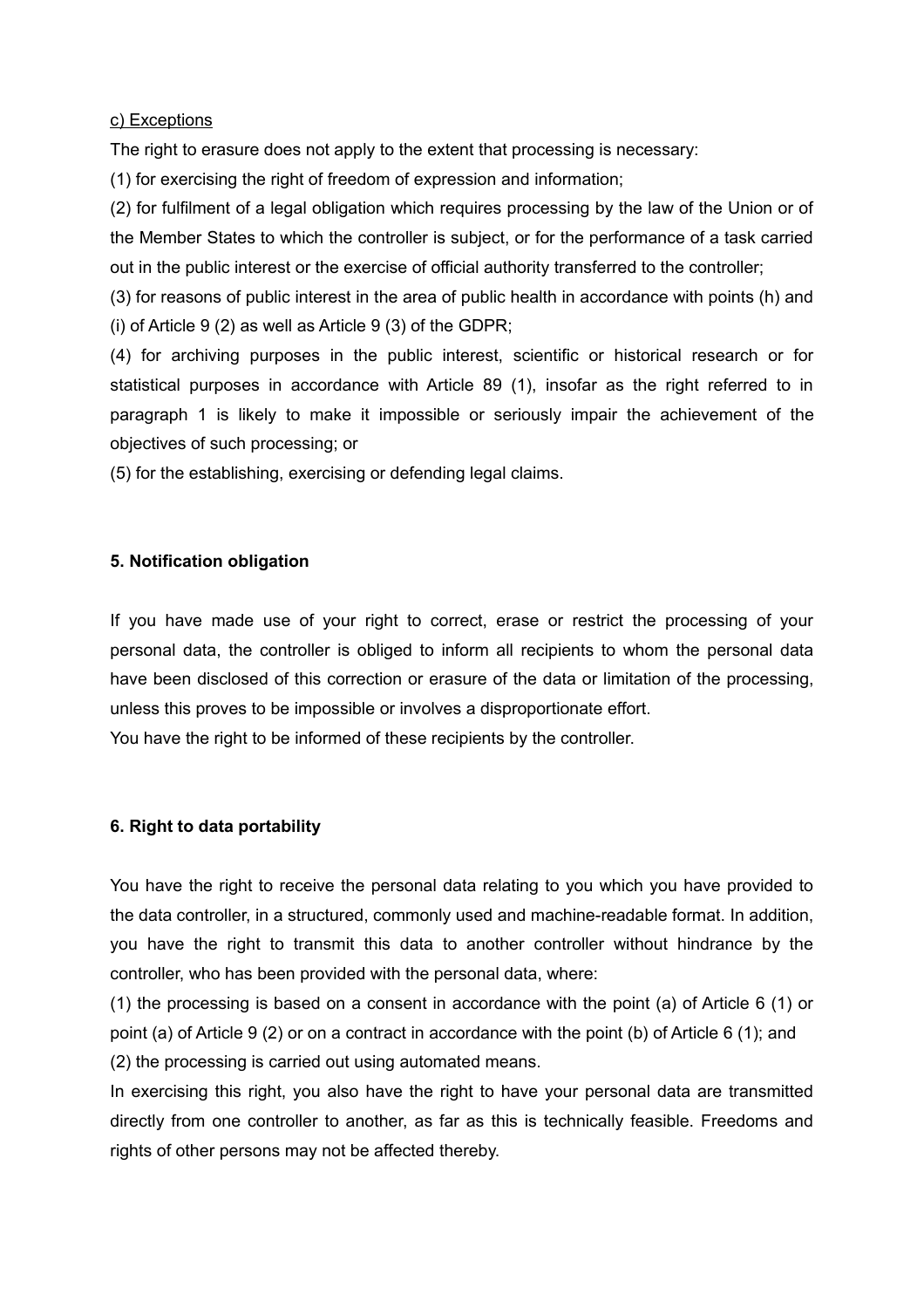The right to data portability is not applicable to the processing of personal data necessary for the performance of a task carried out in the public interest or in the exercise of official authority given to the data controller.

## **7. Right to object**

For reasons arising from your particular situation, you have the right to object at any time to processing of personal data concerning you, which is carried out based on point (e) or (f) of Article 6 (1); this also applies to profiling based on these provisions.

The controller will no longer process the personal data concerning you, unless the controller can prove that there are compelling legitimate grounds for the processing that outweigh your interests, rights and freedoms or the processing serves to establish, exercise or defend legal claims.

Where the personal data concerning you are processed for direct marketing purposes, you have the right to object at any time to processing of personal data concerning you for such marketing; this also applies to profiling, insofar as it is related to such direct marketing.

Where you object to the processing for the purposes of direct marketing, the personal data concerning you will no longer be processed for these purposes.

In the context of the use of information society services, and notwithstanding Directive 2002/58/EC, you have the possibility of exercising your right to object by automated means using technical specifications.

## **8. Right to withdraw the declaration of consent under Data Protection Act**

You have the right to withdraw your declaration of consent under Data Protection Act at any time. The withdrawal of the consent does not affect the legality of the processing carried out on the basis of the consent until the withdrawal.

## **9. Automated individual decision-making, including profiling**

You have the right not to be subject to a decision based solely on automated processing, including profiling, which has legal effect on you or which significantly impairs you in a similar manner.

This does not apply if the decision: